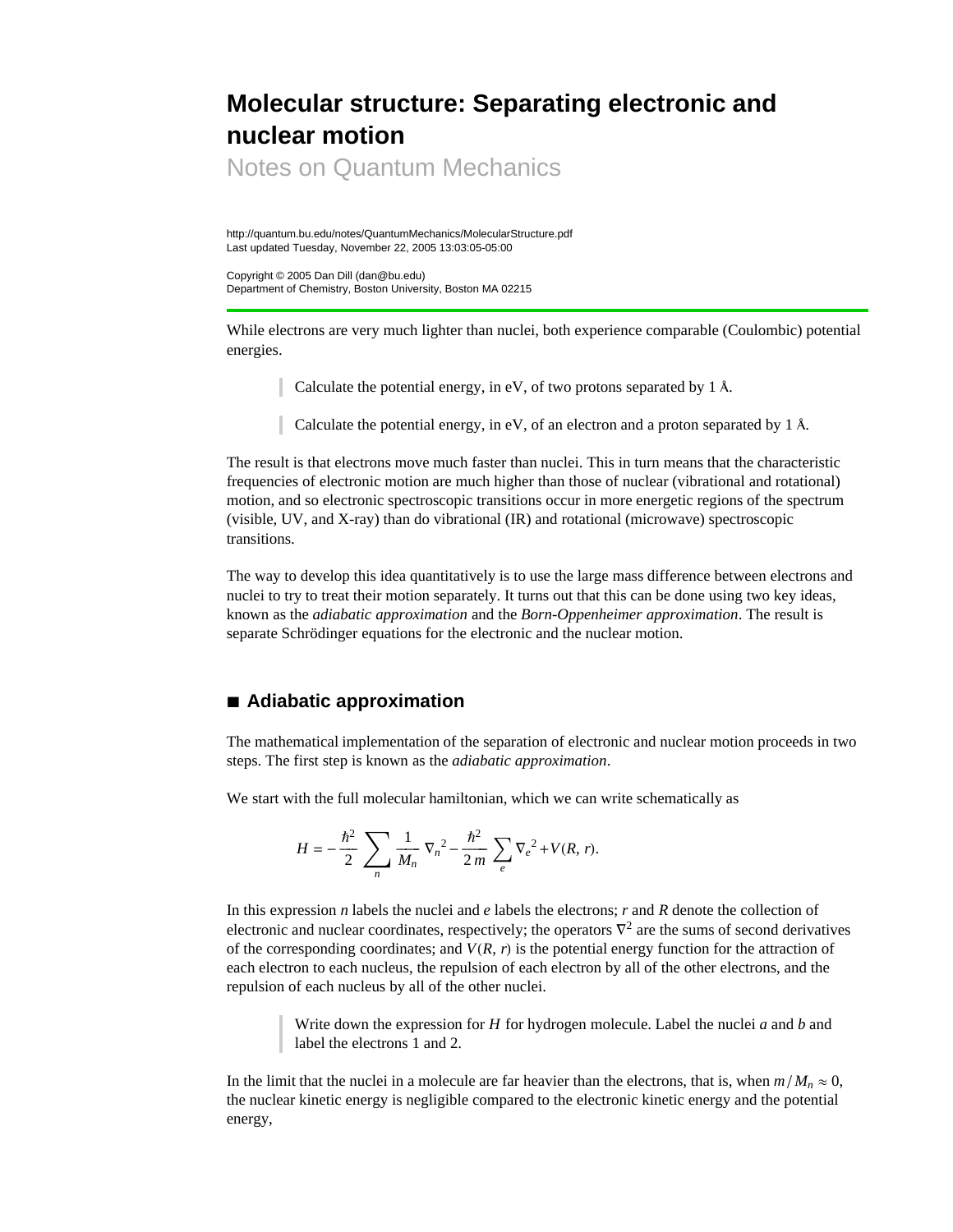$$
\lim_{m/M_n \to 0} H = H_{\infty} = -\frac{\hbar^2}{2m} \sum_{e} \nabla_e^2 + V(R, r).
$$

This *infinite nuclear mass hamiltonian*,  $H_{\infty}$ , describes electronic motion with respect to a *fixed nuclear framework*. Such a description of electronic motion will be the more exact the closer the value of  $m/M_n$  is to zero.

For each possible set of nuclear positions, *R,* we can solve the infinite mass Schrödinger equation,

$$
H_{\infty} \psi_i(R, r) = E_i(R) \psi_i(R, r).
$$

In this equation the eigenfunctions  $\psi_i(R, r)$  and eigenvalues  $E_i(R)$  of  $H_\infty$  will depend on the nuclear coordinates *R parametrically*. The reason is that the potential energy  $V(R, r)$  is different for different sets *R* of nuclear positions. This parametric dependence amounts to saying that the nuclei remain at fixed positions *R* and that the electronic motion takes place in the potential  $V(R, r)$  corresponding to this fixed nuclear framework. For a given *R* we obtain the set of eigenvalues  $E_1(R)$ ,  $E_2(R)$ , ..., where the subscripts 1, 2, …, denotes the set of electronic quantum numbers. For a particular eigenvalue, say  $E_k(R)$ , we can vary the nuclear framework and thereby obtain a *potential energy surface*  $E_k$  on which the nuclear motion takes place.

To see this, we express a solution  $\Psi_{\mathcal{E}}(R, r)$  to the full molecular Schrödinger equation

$$
H \Psi_{\mathcal{E}}(R, r) = \mathcal{E} \Psi_{\mathcal{E}}(R, r),
$$

with total energy  $\mathcal E$ , in terms of the electronic eigenfunctions as

$$
\Psi_{\mathcal{E}}(R,\,r)=\sum_i\psi_i(R,\,r)\,\phi_i(R).
$$

It is crucial to appreciate that in this expansion the *expansion coefficients are functions of the nuclear coordinates*,

$$
\phi_i(R) = \int \psi_i(R, r)^* \Psi_{\mathcal{E}}(R, r) dr.
$$

The reason this is so is that the electronic eigenfunctions form a complete set,

$$
\delta(r-r') = \sum_j \psi_j(R,r) \psi_j^*(R,r').
$$

for *each nuclear geometry R*.

Because of the completeness of the electronic eigenfunctions  $\psi_i(R, r)$  for each nuclear geometry and dependence of the expansion coefficients  $\phi_i(R)$  on nuclear geometry, the expansion of the full molecular wave function  $\Psi_{\mathcal{E}}(R, r)$  is exact. We can generate a linear system for the expansion coefficients  $\phi_i(R)$  using the method we have learned. The result will be a linear system for each nuclear geometry *R*.

The zeroth order approximation to the full molecular wave function is to replace the sum over electronic wave functions by a single term,

$$
\Psi_{\mathcal{E}}(R,\,r)\approx\psi_i(R,\,r)\,\phi_i(R).
$$

This is called the *adiabatic approximation*. It amounts to neglecting the coupling between electronic states caused by nuclear motion.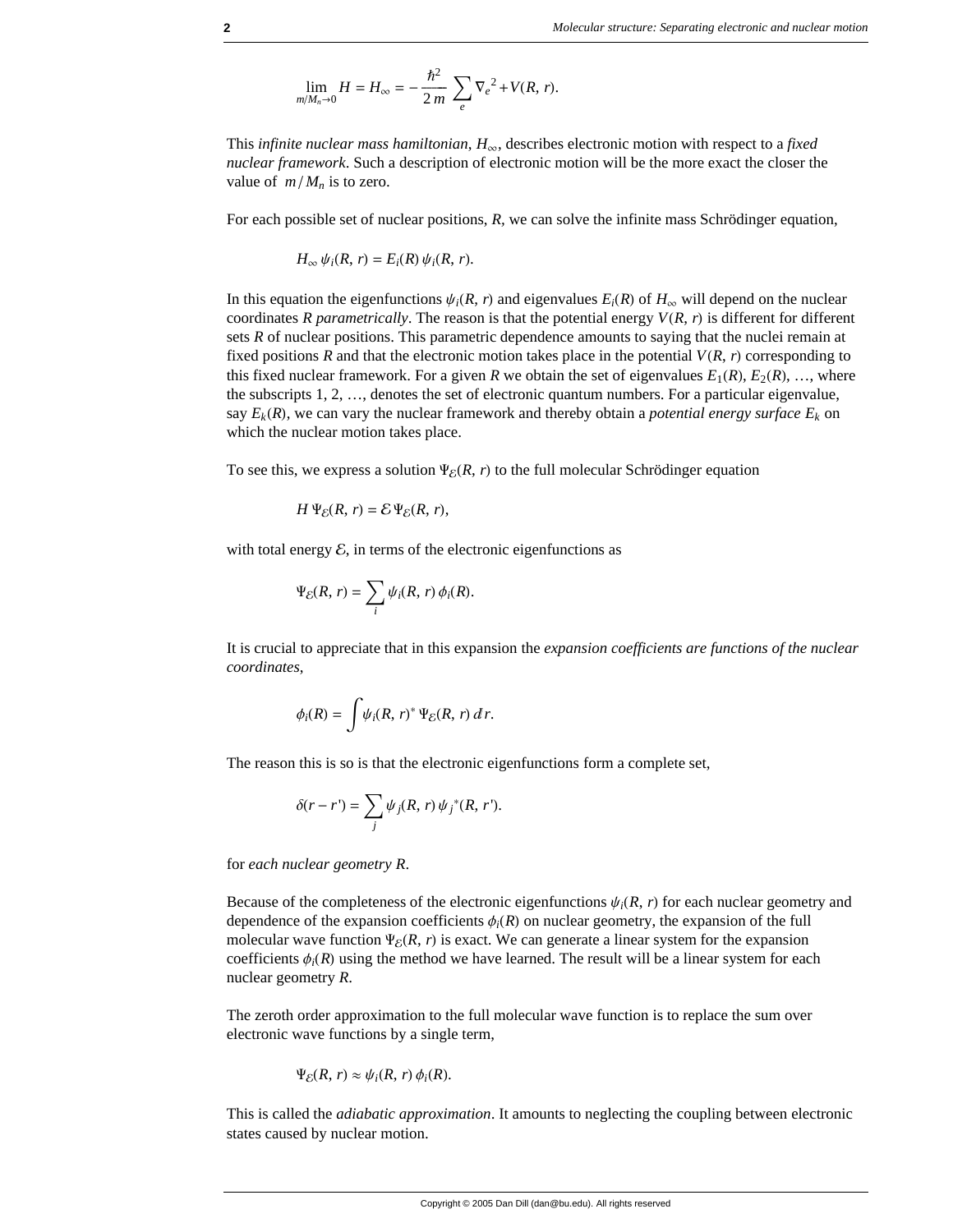## **à Born-Oppenheimer approximation**

Using the adiabatic approximation, we can approximate the full molecular Schrödinger equation

$$
H \Psi_{\mathcal{E}}(R, r) = \mathcal{E} \Psi_{\mathcal{E}}(R, r)
$$

as

$$
\left(-\frac{\hbar^2}{2}\sum_{n}\frac{1}{M_n}\nabla_n^2 + H_\infty\right)\psi_i(R,\ r)\,\phi_i(R)
$$
\n
$$
=\left(-\frac{\hbar^2}{2}\sum_{n}\frac{1}{M_n}\nabla_n^2 + E_i(R)\right)\psi_i(R,\ r)\,\phi_i(R)\approx\mathcal{E}\,\psi_i(R,\ r)\,\phi_i(R)
$$

By multiplying both sides of the approximate full molecular Schrödinger equation by the complex conjugate of the electronic wave functions, we get a new Schrödinger equation for the coefficients,  $\phi_i(R)$ , of the expansion of the full molecular wave function,

$$
\left(-\frac{\hbar^2}{2}\sum_n\frac{1}{M_n}\int\psi_i(R,\,r)^*\,\nabla_n^2\psi_i(R,\,r)\,dr+E_i(R)\right)\phi_i(R)\approx\mathcal{E}\,\phi_i(R).
$$

Carry out the steps that result in this equation.

This Schrödinger equation is the analogue of the linear systems we have derived previously. It is a single equation, diagonal in *i*, because of the adiabatic approximation, which, by including only a single term in the expansion of the full molecular wave function,  $\Psi_{\mathcal{E}}(R, r)$ , disregards all off-diagonal couplings.

This new Schrödinger equation is not algebraic, however, since the first term in brackets is a differential operator,  $\nabla_n^2$ , in the coordinates R. The difficulty with this operator is that it has a different form at every position *R* of the nuclear framework, because of the dependence of the electronic wave function  $\psi_i(R, r)$  on the nuclear coordinates.

Since the nuclei are so much more massive than the electrons, it is reasonable to assume that the electronic wave function changes only very slowly as *R* changes. This assumption is the basis of the *Born-Oppenheimer approximation* which assumes this dependence on *R* is so weak that first and second derivatives of the electronic wave function with respect to *R* are negligibly small. With this assumption we can approximate the effect of the differential operator on the coefficients  $\phi_i(R)$  as

$$
\left(\int \psi_i(R,\,r)^* \,\nabla_n^{-2}\psi_i(R,\,r)\,dr\right)\phi_i(R)\approx \left(\int \psi_i(R,\,r)^*\,\psi_i(R,\,r)\,dr\right)\nabla_n^{-2}\phi_i(R)=\nabla_n^{-2}\phi_i(R).
$$

Explain why the last step in this expression is justified.

Then the Schrödinger equation for the expansion coefficients  $\phi_i(R)$  becomes

$$
\left(-\frac{\hbar^2}{2}\sum_n\frac{1}{M_n}\nabla_n^2+E_i(R)\right)\phi_i(R)\approx\mathcal{E}\,\phi_i(R).
$$

This equation means that the expansion coefficients can be interpreted as the wave functions of nuclear motion taking place on the *potential surface*  $E_i(R)$ .